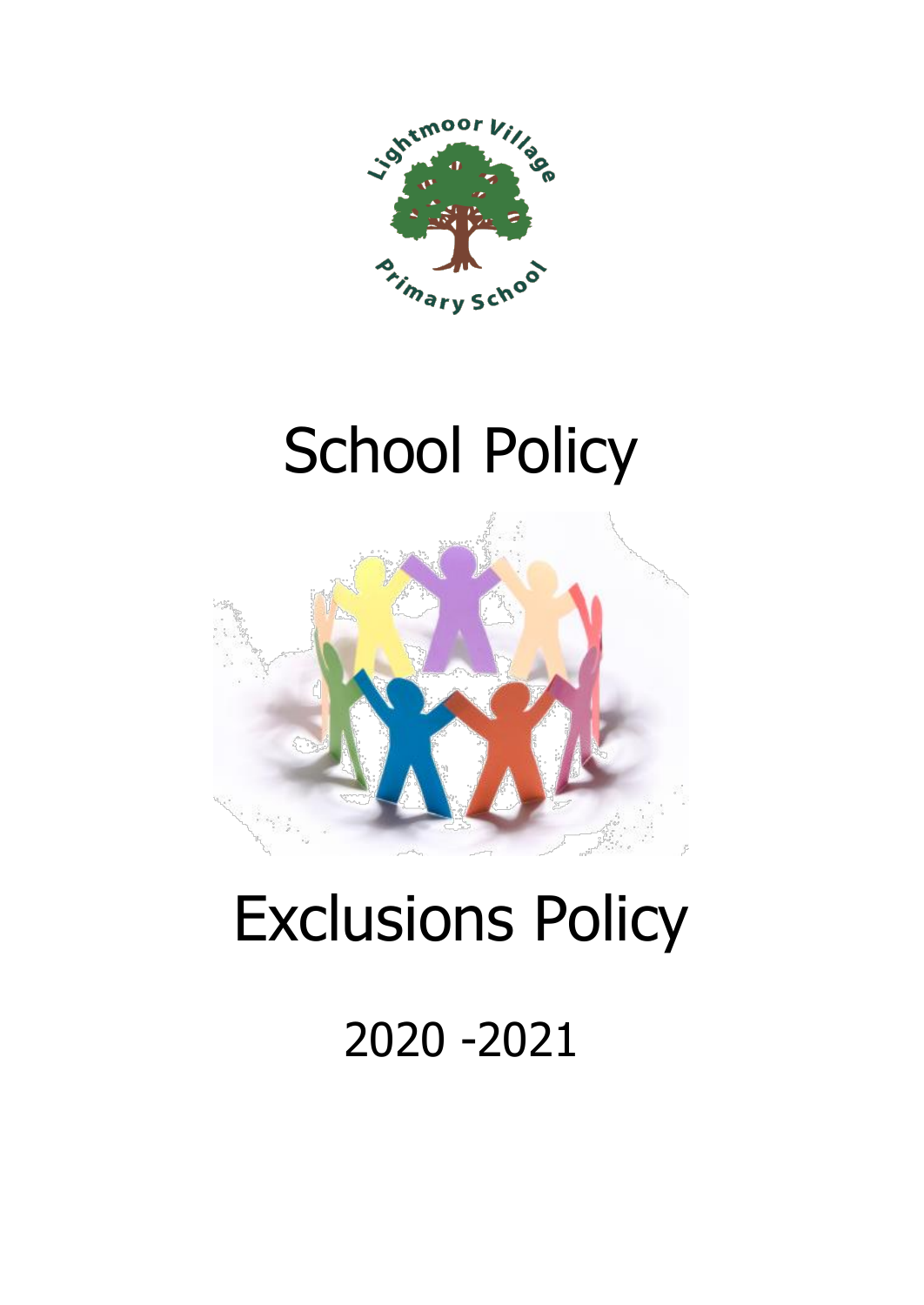Lightmoor Village Primary School is committed to valuing diversity and to equality of opportunity. We aim to create and promote an environment in which pupils, parents/carers and staff are treated fairly and with respect, and feel able to contribute to the best of their abilities.

#### **Partnership with parents and carers**

Parents and carers working in partnership with the school to consistently reinforce the school's expectations is an important factor in every child's success. We will work in partnership with parents/carers to ensure that expectations are clear and parents can reinforce them with their children. This includes ensuring that parents are kept informed about decisions made in response to a child's misbehaviour so that we can work together in the best interests of pupils to ensure expectations for behaviour are made clear.

The school is responsible for communicating to pupils, parents and staff its expectations of standards of conduct. Our school behaviour policy is shared with pupils, staff and the whole school community each year and is regularly referred to within the school year. With a consistent approach all of our pupil's and staff area aware of the behaviour policy throughout the school.

#### **Supporting Pupils**

We aim to include, not exclude, and we approach all challenging behaviour in a supportive and positive way. We recognise that such behaviour can sometimes be symptomatic of a real, deeper need for our support and understanding. We will use behaviour data to assess patterns of challenging behaviour in pupils. Where patterns emerge we will systematically intervene, drawing up an action plan with the child, parent and teacher.

It is class teacher's, parents' and the child's responsibility to ensure the action plan is followed. No exclusion will be initiated without first attempting other strategies or, in the case of a serious single incident, a proper investigation.

Reasons for exclusion:

• Serious breach of the school's rules or policies

• Serious risk of harm to the education or welfare of the pupil or others in the school. This can either be a very serious incident or the repetition of serious incidents.

Any exclusion will be at the decision of the Headteacher, usually in consultation with other members of the senior leadership team (particularly if they were involved in investigating the incident). Types of Exclusion;

#### **Internal exclusion**

Internal exclusion is when a pupil is excluded from the rest of the school and must work away from their class for a fixed amount of time. This will be in a different classroom. An internal exclusion is a discretionary measure, where a pupil's behaviour is escalating and more serious measures need to be taken but there are not yet grounds for an external / fixed-term exclusion. Typically, a child receiving a consequence of this level should be receiving additional support for their behaviour, intended to help them to avoid their behaviour escalating to a point where a fixed term exclusion is necessary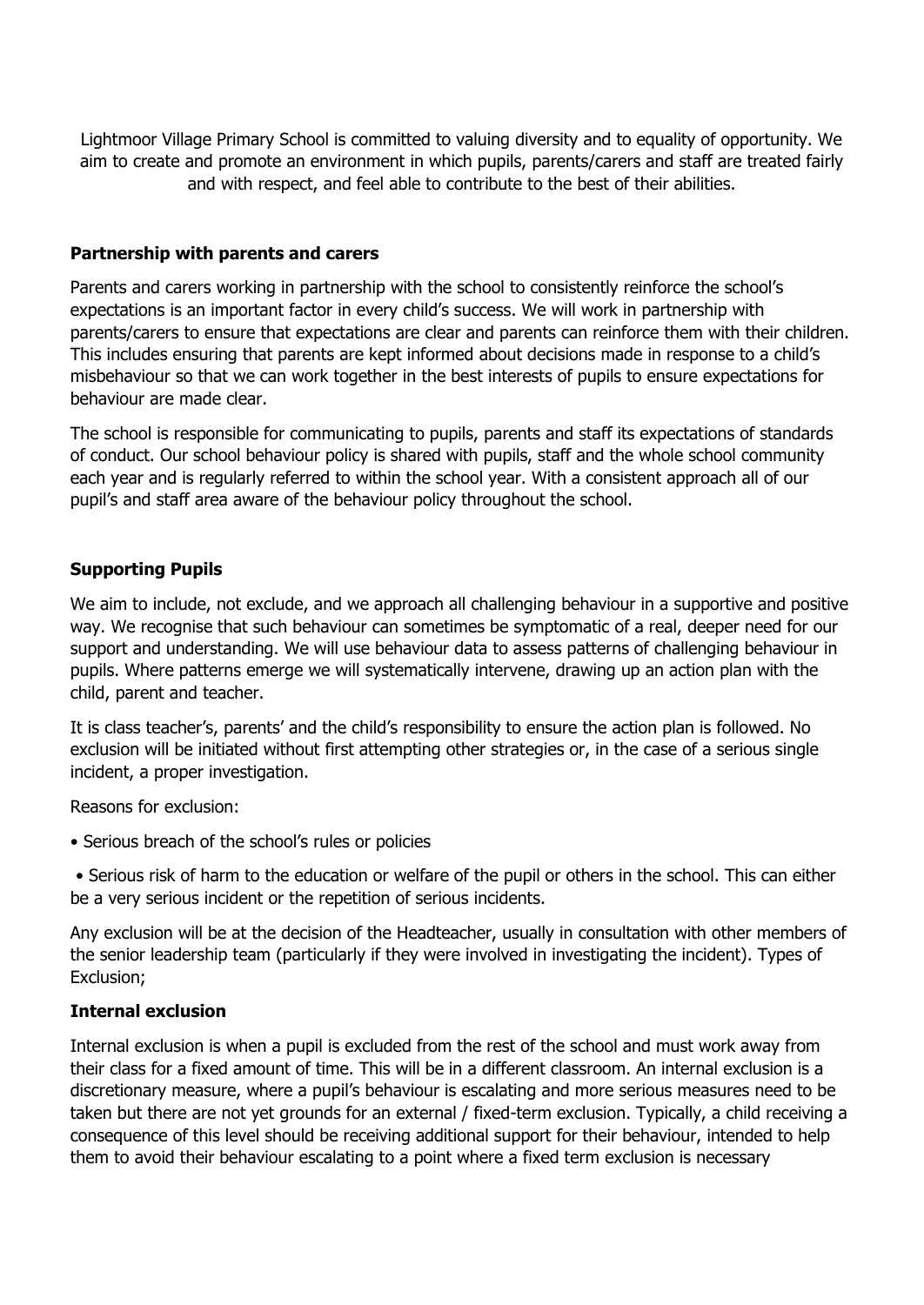(examples: behaviour chart to address specific behaviours causing a problem; support from the Nurture Group Leader)

#### **Temporary / Fixed-Term exclusion**

A temporary / fixed term exclusion is when a child is excluded from school and must remain home for a fixed amount of time. This should be for the shortest time necessary to ensure minimal disruption to the child's education, whilst mindful of the seriousness of the breach of policy.

#### **Permanent exclusion**

A permanent exclusion is when a child is permanently excluded from school and not allowed to return. This is a very serious decision and the Headteacher will consult with senior leaders and Chair of the Governing Body as soon as possible in such a case.

Reasons for Exclusion; A decision to exclude a pupil, either internally, for a fixed period or permanently is seen as a last resort by the school. The physical and emotional health of our children and staff is our primary concern, and we therefore accept, that in some serious situations, exclusion may be necessary, if all other strategies have been exhausted. The decision to exclude will usually follow a range of strategies and be seen as a last resort, or it will be in response to a very serious breach of school rules and policies or a disciplinary offence such as: • Serious actual or threatened violence against another pupil or a member of staff; • Possession or use of an illegal drug on school premises; • Persistent bullying; • Persistent prejudice based harassment or hatred based acts Exclusion may be the result of persistently poor behaviour or a serious single incident.

#### **Persistent Problems**

Internal and temporary/fixed-term exclusion may be used in response to a persistent poor behaviour which breaches school rules and policies. In the most serious cases where the problem persists and there is no improvement a permanent exclusion may be necessary. These would be imposed only when the school had already offered and implemented a range of support and management strategies. These could be joint action plans with parents, child and school, behaviour intervention with the Class Teacher/Nurture Group Leader, target setting, home/school communication book etc.

The length of an exclusion will depend upon a number of factors, such as the severity of the incident, and the likely impact on the child's learning and ability to succeed on returning to school. Such decisions will be made in the best interests of the child, whilst also mindful of the need to maintain order and reinforce the rules and expectations of the school in a clear and consistent way. Single incident Internal and temporary/fixed-term exclusion may be used in response to a very serious breach of school rules and policies or a disciplinary offence. In the most serious cases where the problem persists and there is no improvement a permanent exclusion may be necessary. In such cases the Head of School or a designated senior leader will investigate the incident and consider all evidence to support the allegation, taking account of the school's policies. The pupil will be encouraged to give his/her version of events and the Head of School will check whether the incident may have been provoked, for example by bullying or racial harassment.

The Governing Body will be informed of all exclusions on a termly basis; and additional consultation may also take place about key incidents with the Chair of Governors. If the Head teacher decides to exclude a pupil he/she will: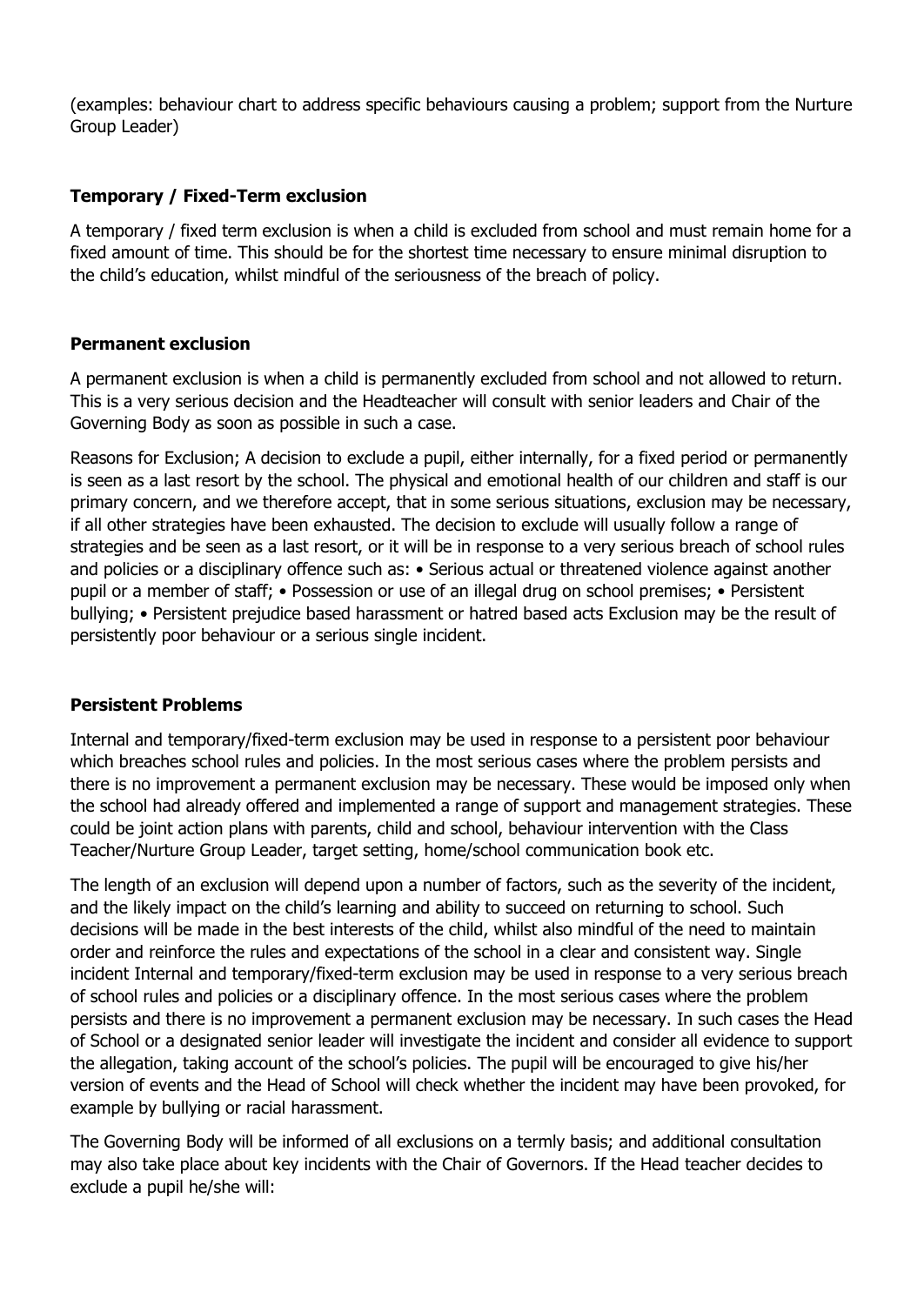- Ensure that there is sufficient recorded evidence to support the decision
- Explain the decision to the pupil if the pupil is in the state of mind to listen to the decision
- Contact the parents, explain the decision and ask that the child be collected

• Send a letter to the parents confirming the reasons for the exclusion, whether it is a permanent or temporary exclusion and notify the Local Authority

• Decide the length of the exclusion and any terms or conditions agreed for the pupil's return

• In cases of more than a day's exclusion, ensure that appropriate work is set and that arrangements are in place for it to be marked

• Plan how to address the pupil's needs and integration back into their class on his/her return

• Plan a meeting with parents/carers and pupil on his/her return to be conducted by a suitable senior member of staff

#### **Safeguarding**

An exclusion will not be enforced if doing so may put the safety of the pupil at risk. In cases where parents will not comply by, for example, refusing to collect the child, the child's welfare is the priority. In this situation, depending on the reason for exclusion, the school may consider an internal exclusion until the end of the day, implementing the original exclusion decision from the time the child is collected from school, or, in more severe circumstances the school may contact Family Connect and/or the Police to safely take the pupil off site.

#### **Re-integrating Pupils**

After fixed term exclusion the pupil and parent will be requested to attend a reintegration meeting with a senior member of staff. At this meeting the behaviour leading to exclusion will be discussed and targets will be set for improvement. Support around behaviour will be also be discussed. The meeting will be recorded on the school re-integration form and a copy retained by the parent, child and school.

#### **Work Set**

When a pupil is excluded for more than one day, work should be set by the school within a reasonable time-scale and this should be returned to the school when the exclusion is over. If a child is excluded at the end of a school day, then it may not be possible to arrange for work to be set until the following morning. A pupil can be excluded for up to 10 continuous days on a fixed term basis. On the 6 continuous day, the school is responsible for providing education for the pupil, which could be at another local school, the pupil referral unit or by providing home education.

Behaviour outside school Pupils' behaviour outside school e.g. on school trips, at sports events, is subject to the school's behaviour policy. Unacceptable behaviour in such circumstances will be dealt with as if it had taken place in school; and additionally this includes the any serious breach of policy which could 'bring the school into disrepute'.

#### **Pupils with special educational needs and disabled pupils**